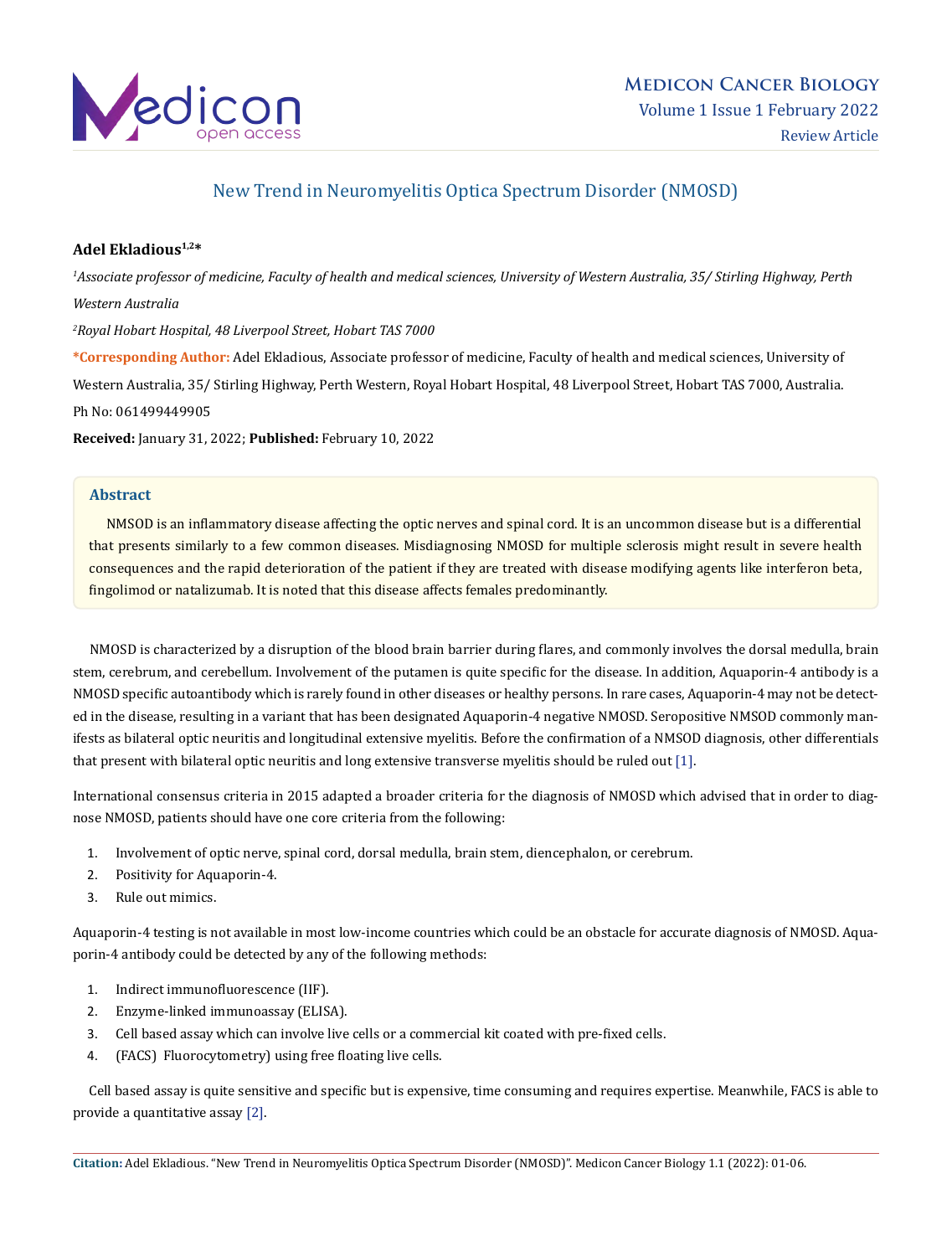# **Differential diagnosis and discussion** *Multiple sclerosis (MS)*

 In MS, the optic fiber layer wall is thickened in the temporal quadrant in contrast to NMOSD, where optic nerve layers are thickened in the superior and inferior quadrants. This can be confirmed by optical coherence tomography (OCT). Callosal lesions are small and not swollen as compared to NMOSD, where callosal lesions are large and quite edematous. MS tends to return positive serology results for measles, rubella and varicella, which is not the case for NMOSD. Furthermore, optic chiasma involvement is rare in MS but common in NMOSD [3]. Other findings prevalent and specific to MS are Dawson fingers and lesions adjacent to lateral ventricle and inferior temporal lobe. In MS, monoclonal bands are very common and do not disappear, while for NMOSD, oligoclonal bands are not common and usually disappear after treatment. With regards to symptoms, NMOSD presents with interactive hiccups, and nausea in cases of lesions in the area postrema, which are not apparent in MS. Extensive transverse myelitis with involvement more than three vertebrae in length, is a core feature found in NMOSD, not found in MS [4].



#### *Acute disseminated encephalomyelitis*

 This disease commonly affects children. It is a polyfocal monophasic disease, preceded by vaccination or viral illness. This is usually associated with encephalopathy, where lesions in the hypothalamus favor the diagnosis. MRI usually shows lesions in the same stage of the disease. As an imaging modality, MRI is of paramount importance as it reveals lesions in the cord or the brain. Perineural enhancement has a high specificity for Myelin oligodendrocyte glycoprotein Antibody (MOG-AB). This is considered part of the NMOSD negative aquaporin-4 spectrum, which may develop extensive transverse myelitis and bilateral optic neuritis in the future [5].



```
Citation: Adel Ekladious. "New Trend in Neuromyelitis Optica Spectrum Disorder (NMOSD)". Medicon Cancer Biology 1.1 (2022): 01-06.
```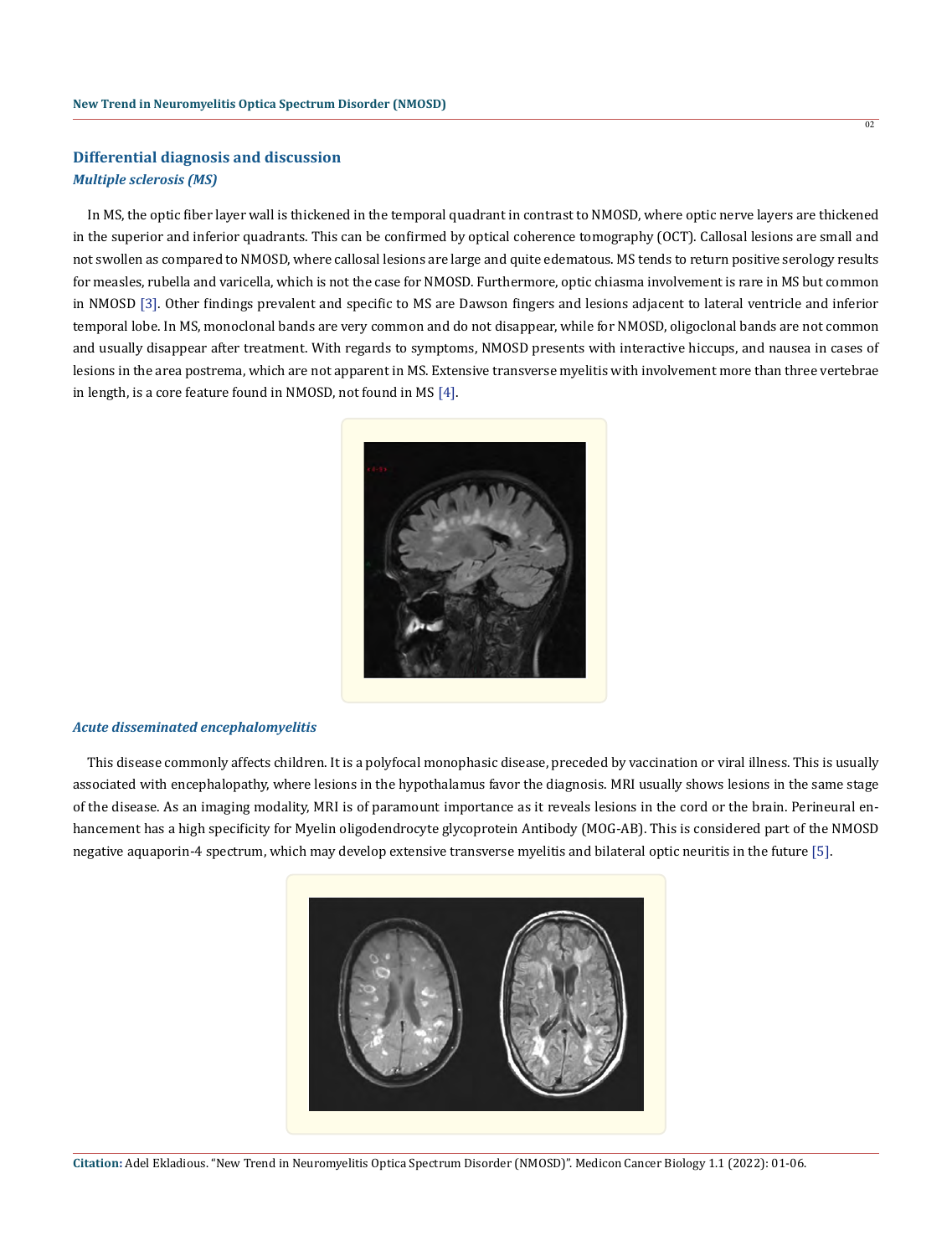#### *Idiopathic optic neuritis*

Idiopathic optic neuritis is a diagnosis of exclusion after ruling out all other differentials.

#### *Neurosarcoidosis*

 Neurosarcoidosis is a disease that can affect the skin, lymph nodes, lung, heart, pituitary gland, in addition to causing optic neuritis and extensive transverse myelitis. FDG – PET Scan is a standard investigation for neurosarcoidosis. Findings include non-enhancing brain lesions and elevation of angiotensin converting enzyme Titer, Liver involvement, such as the development of granulomatous hepatitis, is common. Histopathology of non-caseating granuloma of the liver or skin is diagnostic of neurosarcoidosis [6-7].

03



#### *Sjogren Syndrome*

 Sjogren syndrome is a multisystem disease that can affect any organ in the body. Distinctive features include dry eyes and mouth. A positive Shermer's test and rose Bengal test are indicative of the disease, with a definitive diagnosis made through lymph node biopsy. Positive serology Anti-Ro, Anti-La, and Anti-Sim antibodies may also contribute towards a diagnosis of Sjogren syndrome. Similar to Aquaporin-4 positive NMOSD, patients with Sjogren syndrome may present with optic neuritis. Patients with no neurological involvement almost always test negative for Aquaporin-4 [8]. Thus, this could be interpreted as either the patient having coexisting NMOSD and Sjogren's, or that positive indicators for Aquaporin-4 are limited to patients who have Sjogren disease with neurological involvement.

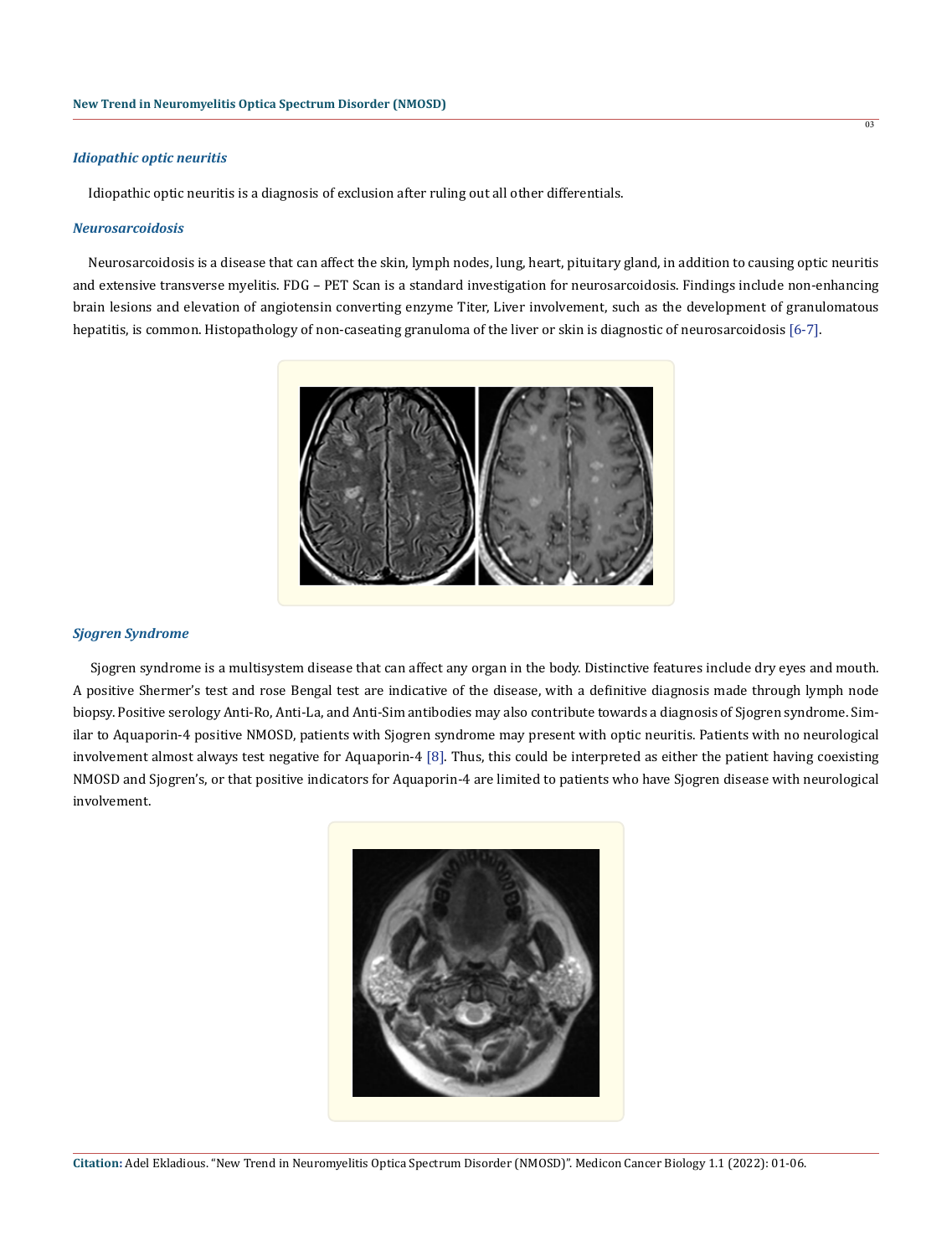### *Systemic Lupus Erythematosus (SLE)*

 SLE is an autoimmune multisystem disease that can affect white and gray matter of the brain, causing paresis, ataxia, seizures, myelitis, optic neuritis, and nephritis. SLE may have lung and heart involvement as well. Serology tests for SLE are specific, and would present as a negative result for Aquaporin-4.



#### *Spinal Dural Arteriovenous fistula*

 Spinal dural arteriovenous fistula is a disease that is predominantly found in males. It leads to decreased cord perfusion as a result of reduced arterio-venous pressure gradient. Progression of this disease can cause extensive transverse myelitis, with MRI usually showing extensive T2 hyperintensity. Other possible findings include abnormally dilated intra-dural veins, mainly in the dorsal cord. Hence, early diagnosis is essential as patients can be cured with surgical closure of the fistula and endovascular embolization [9-10].



#### *CNS Lymphoma*

 Patients with CNS lymphoma can develop very similar manifestations to NMOSD. FDG-PET scan plays an important role of investigation with stereotactic histopathology. Early steroid administration will mask the diagnosis and should not be given before confirming before a diagnosis is made [11].

**Citation:** Adel Ekladious. "New Trend in Neuromyelitis Optica Spectrum Disorder (NMOSD)". Medicon Cancer Biology 1.1 (2022): 01-06.

04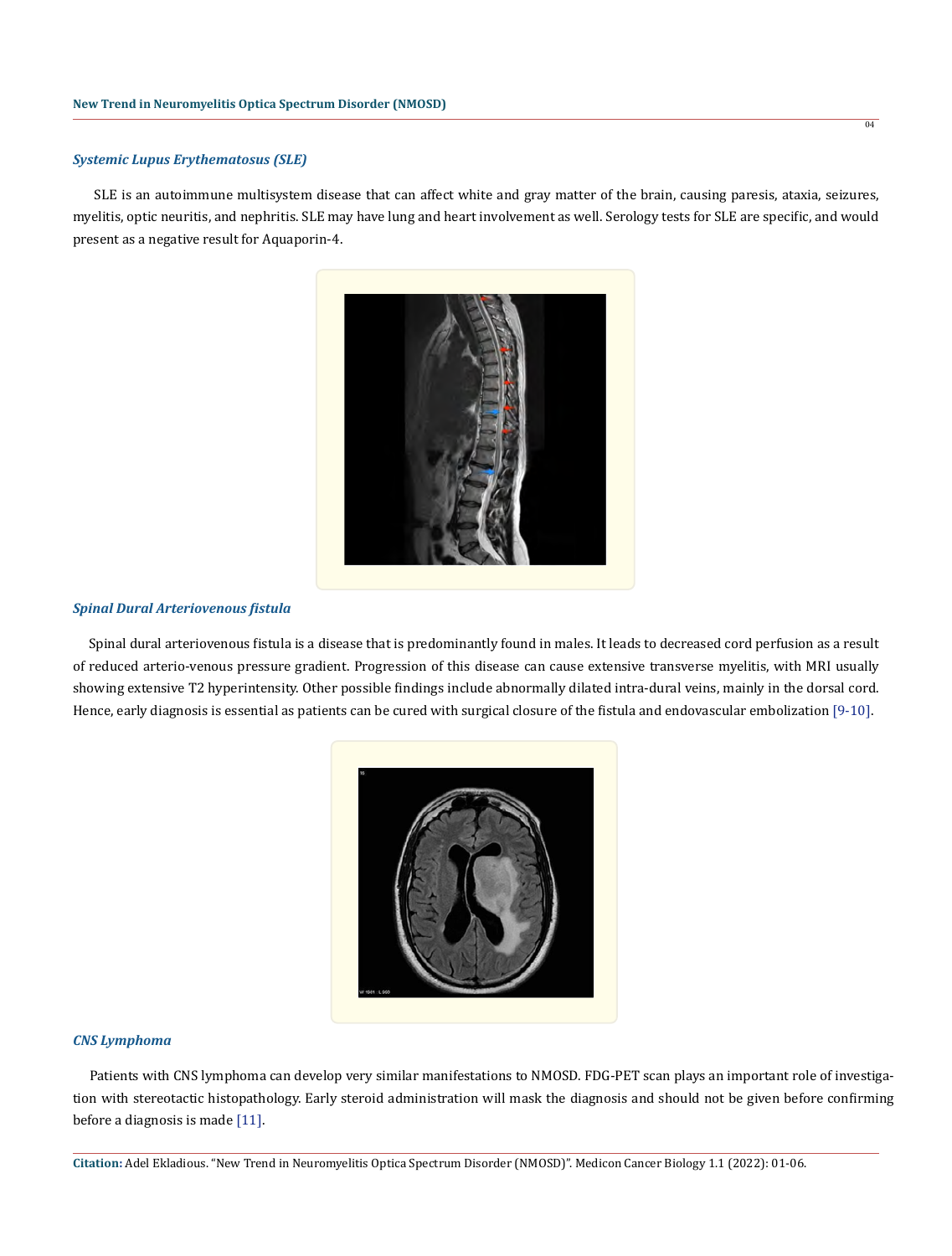

05

#### *Neuro-Bechet's disease*

 Neuro-Bechet disease is an autoimmune multisystem condition common in the Middle East that typically presents as painful mucocutaneous ulceration [12]. It is known to affect arteries and veins, and can affect any area of the brain. Characteristic features of Bechet's disease are meningoencephalitis, severe atrophy of the brainstem and cerebrum. A positive pathergy skin test is commonly found in patients with Bechet's disease, and HLA-B51 genotype positivity usually confirms the diagnosis [13-15].

## *Lebre Hereditary optic atrophy*

 This is a mitochondrial disease that affects mainly males. It has been shown to have a strong familial link. Lebre hereditary optic atrophy causes bilateral simultaneous or consecutive optic atrophy, resulting in a progressive and painless loss of vision. There is an absence of gadolinium enhancement on MRI. This condition has a grave prognosis with no current treatment available [16].

## **Infections**

 TB, syphilis, Epstein Barr virus, Cytomegalovirus, Human T-lymphotropic virus, Mycoplasma pneumonia, Dengue virus. Infections with these pathogens present with a similar manifestation to NMOSD.

### **Acknowledgment**

Professor Adel Thanks Mike Zhang (medical student Melbourne University) for editing the article and adding the Figures.

#### **References**

- 1. [Miyazawa I, Fujhara K and itoyama Y. "Eugene devic \(1858-1930\)". J Neurol 249.3 \(2002\): 351-2.](https://pubmed.ncbi.nlm.nih.gov/11993541/)
- 2. [Wingerchuk DM, Hogancamp WF, O Brien PC and weinshenker BG. "The clinical course of neuromyelitis optica \(Devics Syn](https://pubmed.ncbi.nlm.nih.gov/10496275/)[drome\)". Neurology 53.5 \(1999\): 1107-14.](https://pubmed.ncbi.nlm.nih.gov/10496275/)
- 3. [Wingerchuk DM, Lennon VA, Lucchinetti CF, PittockSJ and Weinshenker BG. "The spectrum of neuromyelitis optica". Lancet](https://pubmed.ncbi.nlm.nih.gov/17706564/) [Neurol 6.9 \(2007\): 805-15.](https://pubmed.ncbi.nlm.nih.gov/17706564/)
- 4. [Wingerchuk DM., et al. "International Panel for NMO Diagnosis, International Consensus diagnostic criteria for Neuromyelitis](https://pubmed.ncbi.nlm.nih.gov/26092914/) [Optica Spectrum disorders". Neurology 85.2 \(2015\): 177-89.](https://pubmed.ncbi.nlm.nih.gov/26092914/)
- 5. [Hung JS, Bhat RV, Preston GM, Guggino WB, Baraban JM and agre P. "Molecular Charcterization of an aquaporin c DNA from brain:](https://pubmed.ncbi.nlm.nih.gov/7528931/)